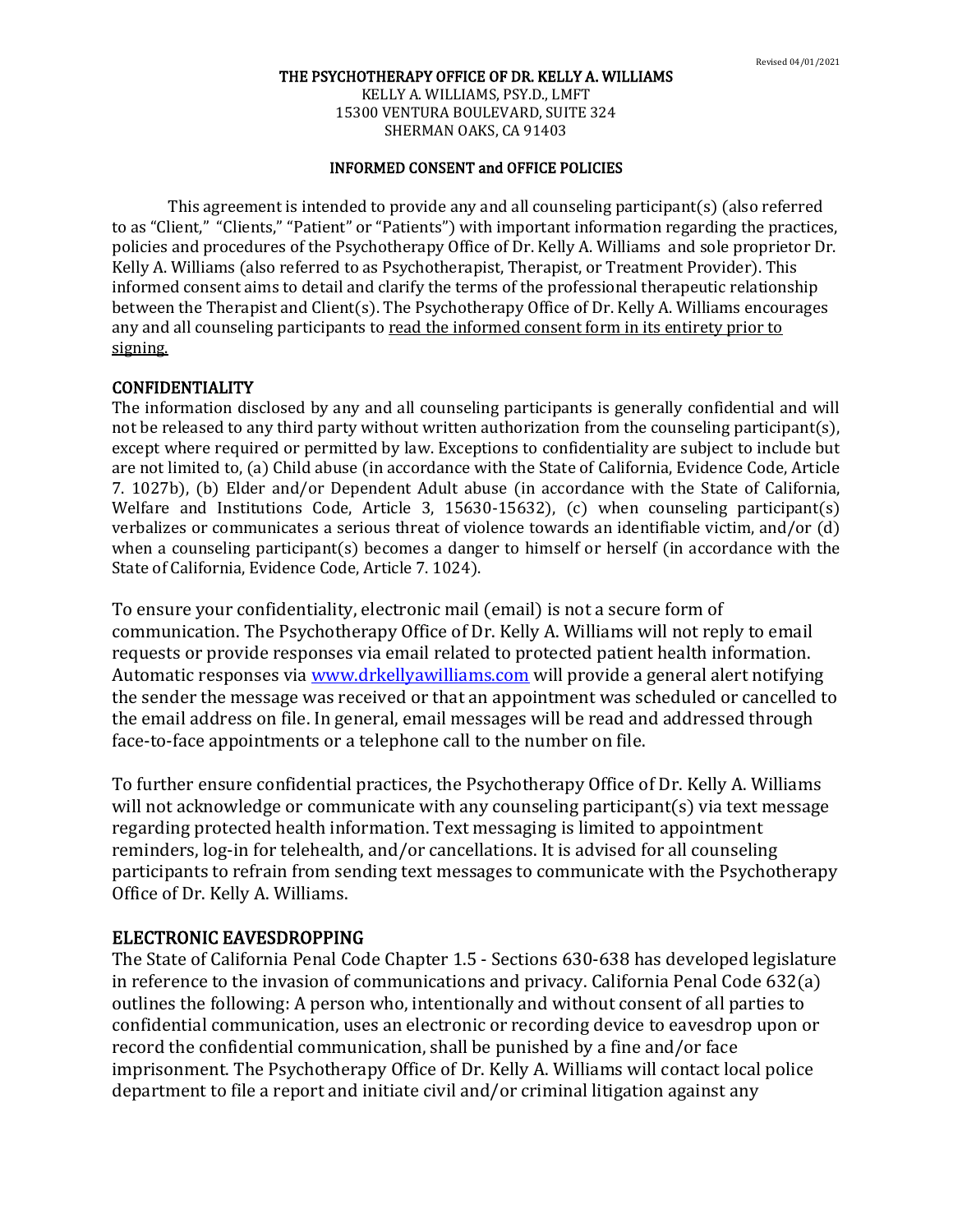KELLY A. WILLIAMS, PSY.D., LMFT 15300 VENTURA BOULEVARD, SUITE 324 SHERMAN OAKS, CA 91403

### INFORMED CONSENT and OFFICE POLICIES

person(s) who record any treatment interaction against the knowledge of any party involved. The Psychotherapy Office of Dr. Kelly A. Williams offers individual, collateral, family, and couples/marital counseling with one or more persons involved and any communications within a treatment session is considered "Confidential Communication" and falls under the protection of this privacy law. The Psychotherapy Office of Dr. Kelly A. Williams does not condone the eavesdropping or recording of any therapy session and any information learned about eavesdropping will be addressed through civil and/or criminal litigation.

### **CONSULTATION**

The Psychotherapy Office of Dr. Kelly A. Williams offers a free 15-minute telephone consultation to individuals seeking counseling. During the consultation, information will be gathered about you or your family unit's presenting issues, assess for safety, discuss fees and informed consent, and schedule an initial treatment appointment.

#### FIRST APPOINTMENT

Your first appointment at the Psychotherapy Office of Dr. Kelly A. Williams will be considered a "Clinical Assessment/Psychiatric Diagnostic Evaluation" session for which informed consent is required. During this meeting, you will be offered an opportunity to verbalize your presenting symptoms or issues, ask questions about your treatment, and explore if counseling is the best option for you and/or your family. Common treatment recommendations may include: Returning for additional treatment sessions, referral to another practitioner, a recommendation for group therapy, or a referral for no additional treatment service.

#### RISKS AND BENEFITS OF PSYCHOTHERAPY

An important part of treatment, is determining if the Psychotherapy Office of Dr. Kelly A. Williams is a good fit for you and your treatment needs. Please read this document in its entirety before determining if counseling is a good fit for you.

Psychotherapy, also referred to as "treatment" or "therapy" is a process in which the Therapist and counseling participant(s) discuss a myriad of issues¸ events, experiences, and memories for the purpose of reducing impairment in one's social, occupational or relational functioning. Participation in psychotherapy is subject but not limited to remembering, recounting and discussing painful events, which may result in unpleasant feelings. There may be times whereas Therapist may challenge client's perceptions and assumptions and explore a variety of options. Involvement in therapy may result in unforeseeable outcomes, subject but not limited to changes in interpersonal relationships. Counseling participant(s) are aware that any changes in one's personal life are the sole responsibility of the counseling participant(s) decision(s).

In the field of Counseling and/or Mental Health, a minimum of one (1) session per week, for 50 minutes meets the "Standard of Care" until termination or symptom reduction. However, additional treatment sessions may be recommended but are not required. Further, there is no clear/standard time frame for treatment length prior to termination. However, participants who are not making adequate treatment progress may be referred out or terminated from treatment. Lack of treatment progress is subject but not limited to: No reduction in impairment of social, emotional or occupational functioning, a decline in social, emotional, or occupational functioning, grave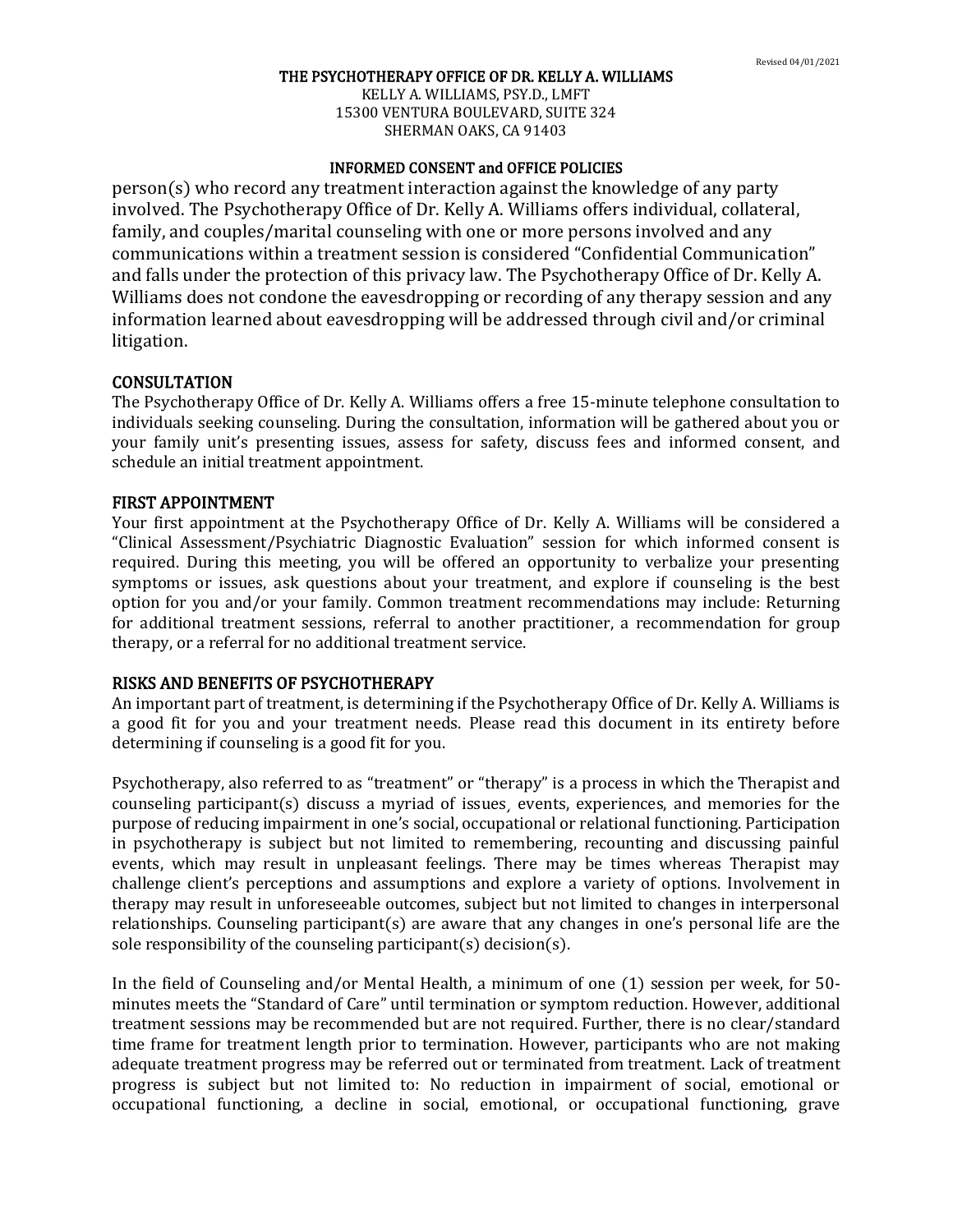KELLY A. WILLIAMS, PSY.D., LMFT 15300 VENTURA BOULEVARD, SUITE 324 SHERMAN OAKS, CA 91403

#### INFORMED CONSENT and OFFICE POLICIES

disability, not practicing positive coping strategies outside of therapy, and treatment dependency. The Psychotherapy Office of Dr. Kelly A. Williams will make every effort to assist counseling participant(s) with reducing impairment in a timely manner using current evidenced-based practices and interventions. Further, at any point, if a counseling participant(s) is not satisfied with their treatment progress, can follow the procedures as listed under "Termination of Therapy."

If you feel as though you have been victimized by unethical behavior during your treatment with the Psychotherapy Office of Dr. Kelly A. Williams, you can contact the State of California, Board of Behavioral Sciences at (916) 574-7830 and/or complete an online complaint form [http://www.bbs.ca.gov/consumer/file\\_complaint.shtml](http://www.bbs.ca.gov/consumer/file_complaint.shtml)

The Psychotherapy Office of Dr. Kelly A. Williams does not endorse sexual or intimate relationships with any current or former counseling participant(s). Please refer to:

<http://www.dca.ca.gov/publications/proftherapy.pdf> for additional information about your rights as a client, as professional therapy never includes sexual or intimate relations.

### COUPLES AND/OR FAMILY COUNSELING

If you are engaging in Couples, Marriage, and/or Family Counseling, all participant(s) are considered the "Treatment Unit." However, during the course of treatment, it may be recommended to meet with members of the treatment unit separately, or in smaller groups (e.g. an individual, the siblings, the parents, or any combination thereof) in efforts to treat the family effectively. These sessions are considered as part of the treatment for the entire "unit."

If there is information disclosed to Therapist in the absence of any or all of the members of the treatment unit, the Therapist reserves the right to disclose information to the other members of the treatment unit. Therapist will not harbor secrets on behalf of other members of the treatment unit, as information learned during the course of any treatment session may be relevant and essential to the treatment of the couple or family unit. If any member of a couple or family involved in treatment, has information they do not wish to have known to other members of the treatment unit, should consider engaging in "Individual Counseling" with an outside provider to ensure confidentiality.

#### CULTURALLY SENSITIVE CARE

The Psychotherapy Office of Dr. Kelly A. Williams is committed to providing effective service to all individuals with sensitivity to each person's culture, gender, age, race or ethnicity, sexual orientation, ability or disability, socioeconomic status, and/or spiritual or religious beliefs. The Psychotherapy Office of Dr. Kelly A. Williams encourages your feedback and is committed to cultural and social inclusion.

## FEES AND BILLING

Counseling Participant(s) are expected to pay for services in its entirety at the start of each counseling session. The Psychotherapy Office of Dr. Kelly A. Williams accepts cash, debit and credit cards. No Checks allowed and insurance billing will not be accepted. Should a counseling participant(s) choose to use his or her insurance, it is the sole responsibility for the counseling participant(s) to seek reimbursement from insurance provider.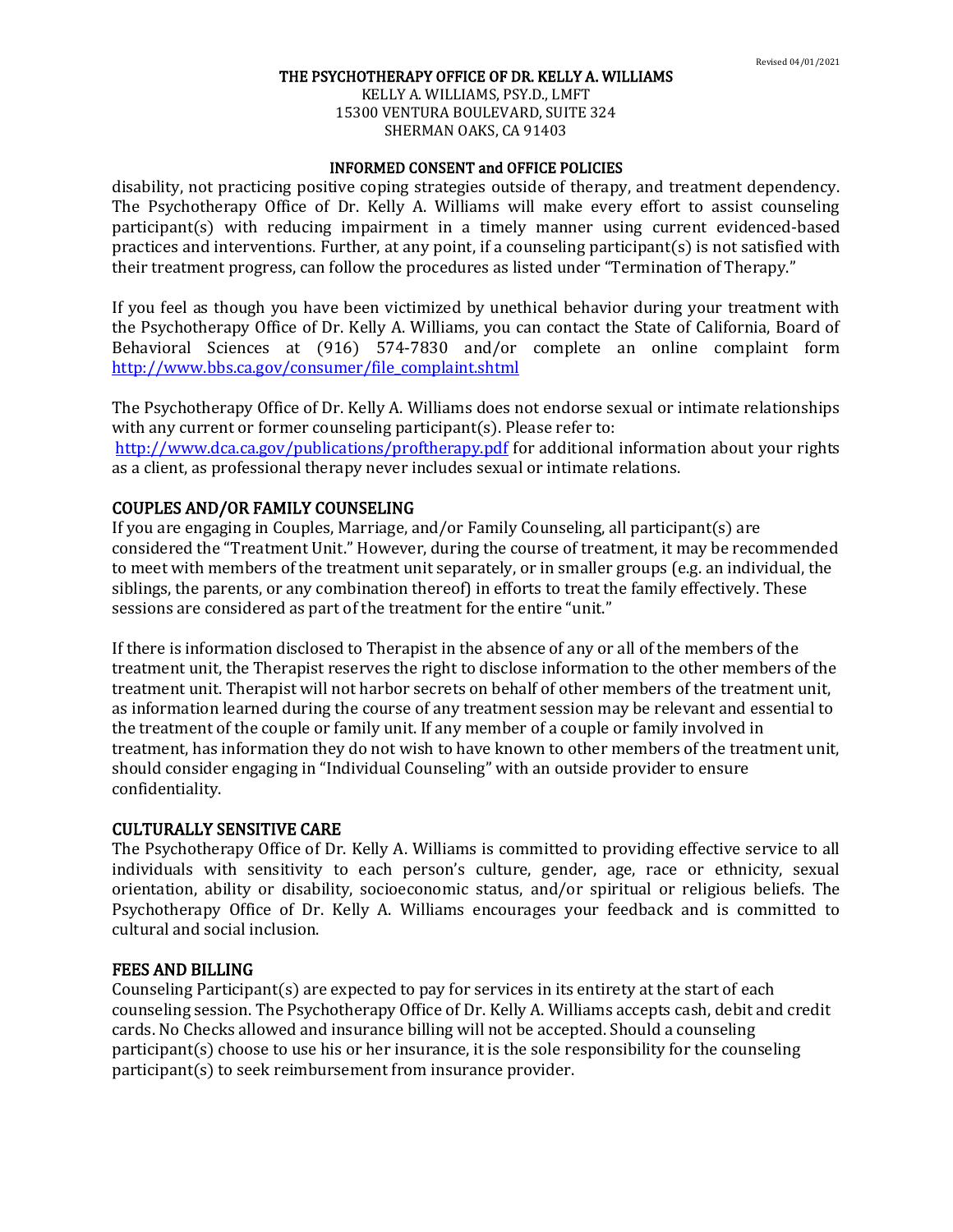KELLY A. WILLIAMS, PSY.D., LMFT 15300 VENTURA BOULEVARD, SUITE 324 SHERMAN OAKS, CA 91403

### INFORMED CONSENT and OFFICE POLICIES

Client will pay in full at the start of each treatment session and receive a receipt via electronic mail. Individual counseling, couples and/or family counseling sessions are 50-minutes in length. Individual counseling sessions for adults age 18 and older are billed at \$140 per counseling session. Couples or Marital Counseling are billed at \$150 per counseling sessions. Child Therapy sessions are billed at \$140 per counseling session. Counseling sessions lasting longer than 50-minutes will be billed \$25.00 increments per 5-15 minutes over scheduled time.

The Psychotherapy Office of Dr. Kelly A. Williams also offers pre-marital counseling sessions that are billed at \$140 per session (focused solely on the topic as pre-scheduled and arranged) and will be limited to 50-minutes in length. Pre-Marital counseling sessions are offered individually, as listed on drkellyawilliams.com, as well as a package of 6 sessions at a discounted rate (subject to change). The Pre-Marital Counseling Plan sessions will not be substituted for other sessions offered, must be completed within 12-months from the start of the first session completed, and will not be refunded for sessions not completed.

Additional fees will be billed for the following: (1) Failure to provide written notification of desire to terminate from counseling may result in being charged for missed/cancelled appointment (see cancellation policy) (2) Additional fees will be billed immediately at the close of treatment session if counseling session extends over scheduled 50-minutes.

Treatment sessions are expected to start on time and as scheduled. Appointments will not be extended to prevent scheduling conflicts. However, treatment provider reserves the right to extend a treatment session if counseling participant(s) are in crisis or experiencing a psychiatric/psychological emergency.

Treatment provider is not a contracted provider with any insurance company or managed care organization, and does not bill insurance for payment. Treatment provider will provide receipts which counseling participant(s) can submit for reimbursement of fees paid. The Psychotherapy Office of Dr. Kelly A. Williams is not responsible for negotiating fees with insurance companies and cannot guarantee reimbursement for treatment services by any insurance company.

For outstanding billing balances, the Psychotherapy Office of Dr. Kelly A. Williams and sole proprietor Kelly A. Williams, Psy.D., LMFT will provide reasonable notice, subject but not limited to 30-90 days, to collect unpaid balances prior to referral to an agency for collection. If a referral to a collection agency is necessary, disclosure of personal information will be limited to: Name, Address, Telephone, and Email and will not include clinical information.

## CANCELLATION POLICY

Counseling participant(s) are responsible for payment of the agreed upon fee for any missed session(s). Counseling participant(s) are also responsible for payment for any session(s) for which client fails to cancel within 24-hours of scheduled appointment. Cancellation notices should be left verbally on the office voicemail 818.928.5165 – text messaging is not allowed or an approved form of communication to cancel appointments.

## TERMINATION OF THERAPY

Once a counseling participant(s) has experienced reduction or termination of impairment, Treatment Provider may recommend termination from counseling. Any and all counseling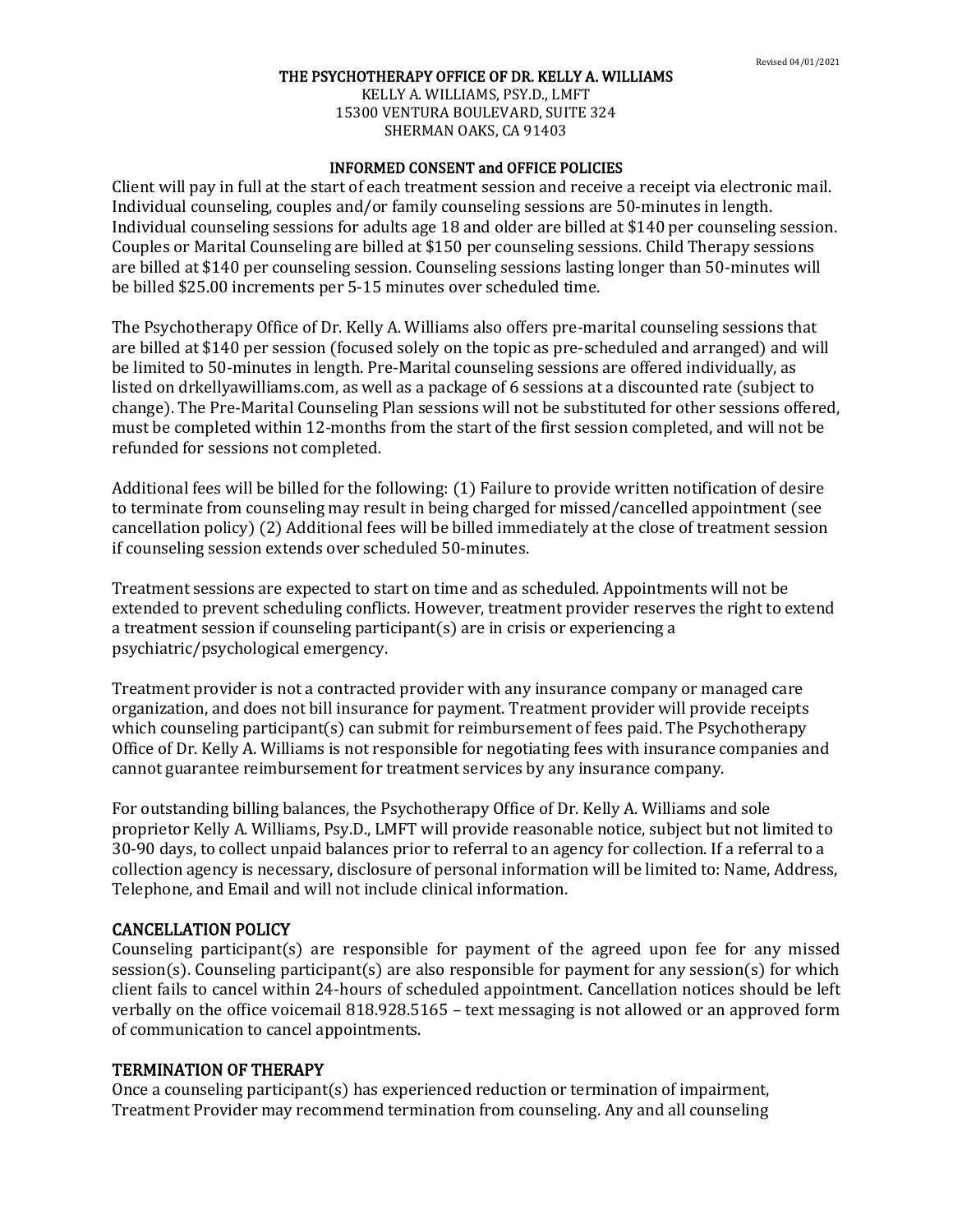KELLY A. WILLIAMS, PSY.D., LMFT 15300 VENTURA BOULEVARD, SUITE 324 SHERMAN OAKS, CA 91403

## INFORMED CONSENT and OFFICE POLICIES

participant(s) are free to withdraw from treatment at any time provided submission verbal or written notification to withdraw. The Psychotherapy Office of Dr. Kelly A. Williams strongly encourages a termination session.

The Psychotherapy Office of Dr. Kelly A. Williams reserves the right to terminate treatment with any counseling participant(s) and provide referrals and/or recommendations for continuity of care. Common reasons for treatment termination are failure to adhere to attendance policy (rescheduling and/or cancelling appointments), conflicts of interest, needs are out of scope of competence of treatment practitioner, and/or not making adequate treatment in progress (e.g. impairment has not subsided).

### CLIENT LITIGATION

The Psychotherapy Office of Dr. Kelly A. Williams, sole proprietor Kelly A. Williams, Psy.D., LMFT or affiliates will not participate in any ligation, housing placement recommendations, or custody dispute matters for individuals, children, couples or marital counseling participant(s). Treatment provider will not provide records, testimony, write summary letters, make any declarations, or sign any documents pertaining to personal or business legal matters – except in the matter of a subpoena. If Therapist receives a subpoena for records, deposition of testimony, or request to appear as a witness in a court of law, Therapist will assert "Psychotherapist-Client privilege" on the client's behalf until instructed to do otherwise by a Judge or Court Order. If treatment provider is subpoenaed or ordered by a court of law to appear as a witness, regarding an action involving any or all counseling participant(s), counseling participant will be billed a flat rate of \$500.00 per day (if testimony is given or not) for service, preparation, and/or appearance.

# RECORDS AND RECORDKEEPING

Treatment Provider will, at some point, take notes during treatment session(s) and produce a "clinical note" – a general summary of the treatment session after the session has concluded. Clinical notes are required under the State of California Health and Safety Code 123105 and are subject but not limited to include the date of the treatment session, fee and payment, and a summary that justifies the treatment service.

Clinical records are the sole property of the Psychotherapy Office of Dr. Kelly A. Williams – sole proprietor Kelly A. Williams, Psy.D., LMFT. Treatment provider will not alter record-keeping practices at the request of any counseling participant(s). Counseling participant(s) have a right to request records from the Psychotherapy Office of Dr. Kelly A. Williams, and such requests should be made in writing. Treatment provider reserves the right to refuse a copy of the record to any counseling participant(s) and provide a treatment summary in lieu of actual records subject but not limited to the following: Dates of Service, Payment for Service, reason for service, cancelled/missed/rescheduled appointments. Therapist will maintain counseling participant(s) records for a minimum of 7-years following termination from therapy, except for minors – whereas records will be maintained for an additional 7-years after counseling participant(s) 18th birthday (or when minor turns age 25 years). Clinical records for couples and/or family counseling units who request a "Release of Information" understand that signatures from each member are required.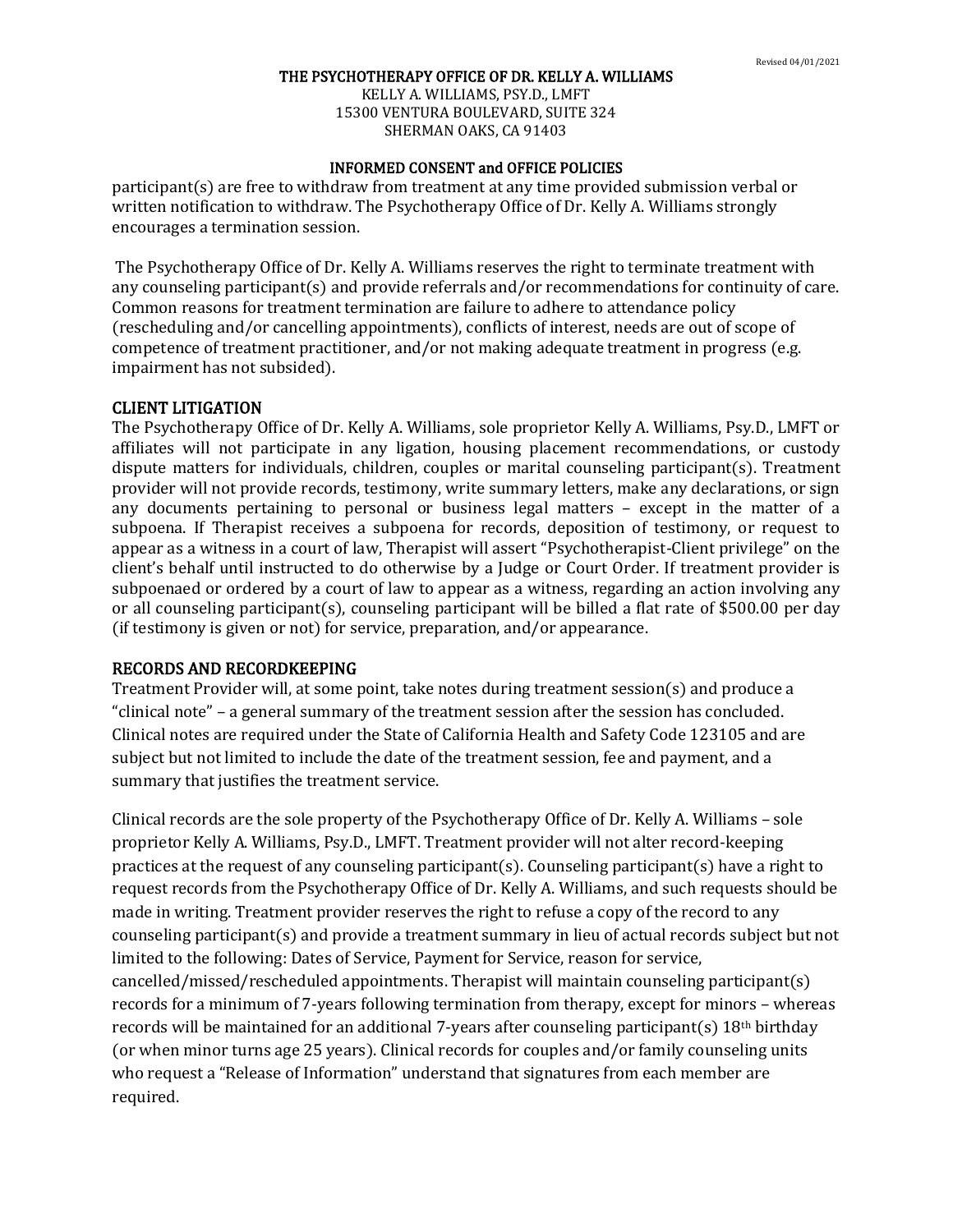KELLY A. WILLIAMS, PSY.D., LMFT 15300 VENTURA BOULEVARD, SUITE 324 SHERMAN OAKS, CA 91403

## INFORMED CONSENT and OFFICE POLICIES

## THERAPIST AVAILABILITY

The Psychotherapy Office of Dr. Kelly A. Williams will make every effort to return calls within 24-48 hours. However, this office is not available for 24-hour crisis services or counseling interventions outside of scheduled treatment sessions. In the event of a Psychological or Psychiatric emergency (e.g. suicidal ideation, homicidal ideation, hallucinations, delusions to name a few) it is advised for you to contact 911, or travel to your nearest emergency room if you are able. The National Suicide Prevention Lifeline is available 24/7 at 800.273.8255.

Electronic mail (email) is not a secure form of communication and the Psychotherapy Office of Dr. Kelly A. Williams will not provide electronic responses to email, website contact form, or text message in efforts to preserve confidentiality. However, automatic responses may notify the sender that the message was received. The Psychotherapy Office of Dr. Kelly A. Williams does not promote or endorse electronic communication, including text messages) as an appropriate form of communication to discuss treatment related concerns at any time. Treatment provider will respond to any and all requests via written correspondence via postal service or telephone contact.

# ATTENDANCE POLICY

Once a counseling participant provides his or her signature(s) on the "Informed Consent" form, the individual has entered into a Psychotherapist-Client relationship and contract which includes the counseling participant(s) is agreeing to a minimum of one (1) treatment session per week, for 50 minutes - until termination from treatment. It is the responsibility for the counseling participant(s) to schedule and maintain treatment sessions until verbal or written termination.

The Psychotherapy Office of Dr. Kelly A. Williams reserves the right to terminate any counseling participant(s) from treatment, subject but not limited to (2) two or more No Call/No Show for which counseling participant will be responsible for fees associated with last appointment scheduled and confirmed (see Fees and Billing).

## INSURANCE BILLING

Client(s)/Patient(s) who will utilize insurance billing for counseling, authorizes The Psychotherapy Office of Dr. Kelly A. Williams to contact my insurance carrier in order to determine eligibility for services and coverage options/limitations. Client(s)/Patient(s) understand that insurance will be billed for services rendered by the Psychotherapy Office od Dr. Kelly A. Williams and associates providing treatment under supervision of Dr. Kelly A. Williams. Client(s)/Patient(s) authorizes Release of Medical Information for Billing and authorizes the release of any information regarding services by the Psychotherapy Office of Dr. Kelly A. Williams to process insurance claims. Client(s)/Patient(s) authorizes irrevocable assign of payment for my benefits due me for the service(s) rendered by the Psychotherapy Office of Dr. Kelly A. Williams. I understand that if I am utilizing an "out of network" provider for the services rendered by the Psychotherapy Office of Dr. Kelly A. Williams, I am fully responsible for the fees and services rendered. Client(s)/Patient(s)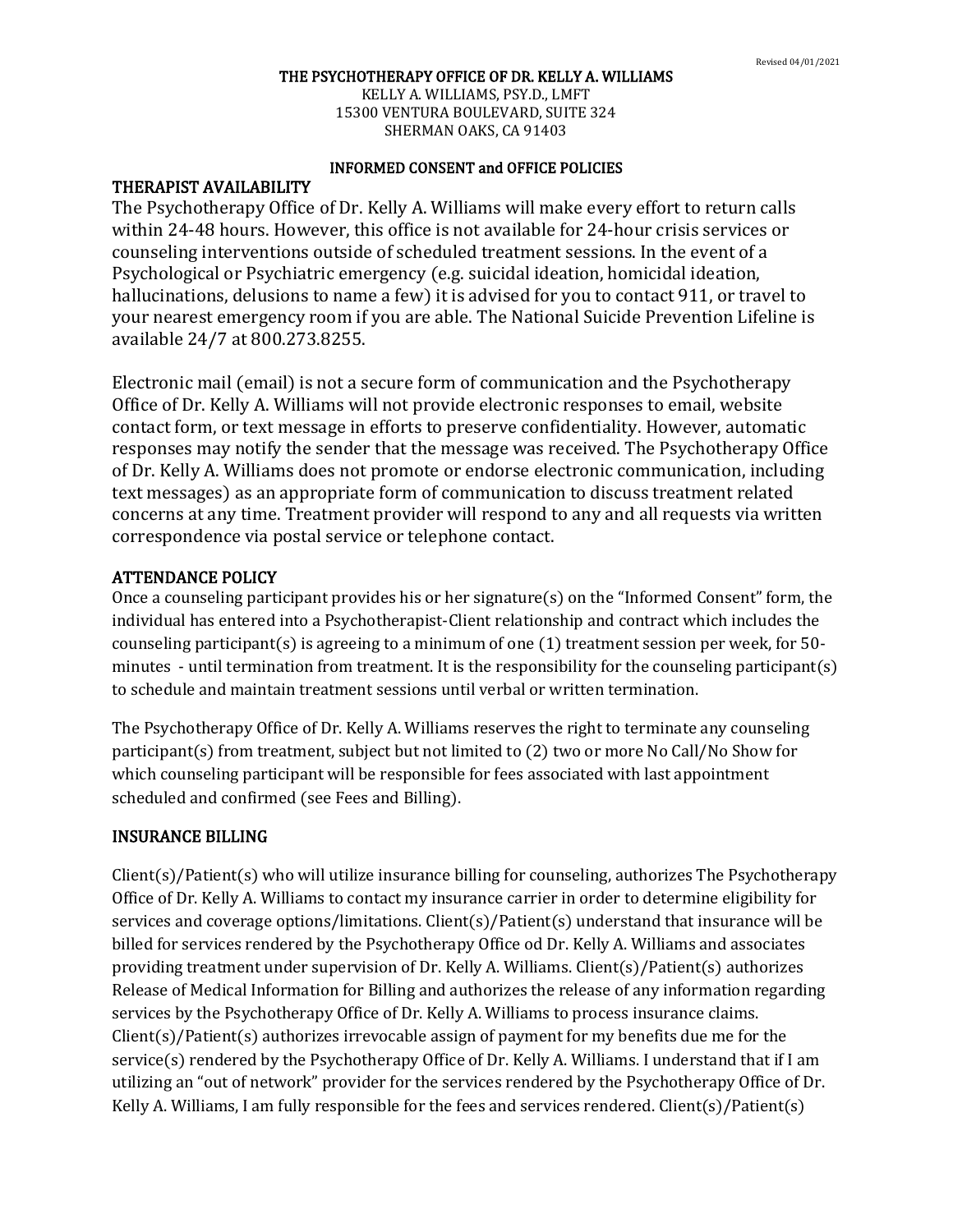KELLY A. WILLIAMS, PSY.D., LMFT 15300 VENTURA BOULEVARD, SUITE 324 SHERMAN OAKS, CA 91403

## INFORMED CONSENT and OFFICE POLICIES

understands they are responsible for notifying the Psychotherapy Office of Dr. Kelly A. Williams of any changes to their insurance prior to services being rendered.

## SOCIAL MEDIA

The Psychotherapy Office of Dr. Kelly A. Williams and sole proprietor Kelly A. Williams Psy.D., LMFT will not, under any circumstances, accept friend or contact requests from current or former clients on any social networking sites, subject but not limited to Facebook, LinkedIn, Instagram, Twitter, Snapchat, as it may create a dual-relationship and blur the boundaries of our therapeutic relationship. Further, the Psychotherapy Office of Dr. Kelly A. Williams discourages any testimonials, ratings or endorsements from current or former clients.

#### Blog Posts:

Periodically, Dr. Kelly A. Williams will post/publish wellness and healthier living news o[n www.drkellyawilliams.com.](http://www.drkellyawilliams.com/) Please refrain from commenting on any post as it may compromise your confidentiality.

## Social Media Sites:

Please do not use wall postings or  $\omega$  replies or Hashtags (#) as a means to communicate with Dr. Kelly A. Williams through any social media site – no response will be given. **ACKNOWLEDGEMENT**

\*By providing your signature(s), paying counseling fees, and/or engaging in treatment acknowledges that you have reviewed and fully understand the terms and conditions set forth by the Psychotherapy Office of Dr. Kelly A. Williams and all questions have been answered to your satisfactions prior to signing and/or engaging in treatment. You further acknowledge that you are willingly participating in therapy with Dr. Kelly A. Williams and will not be under the care of another counseling professional at the same time, except if under psychiatric care.

| In the event a minor (under the age 18), is the client, parent/guardian's signature below is provided for<br>permission to provide treatment. |       |
|-----------------------------------------------------------------------------------------------------------------------------------------------|-------|
|                                                                                                                                               |       |
|                                                                                                                                               | Date: |
|                                                                                                                                               |       |